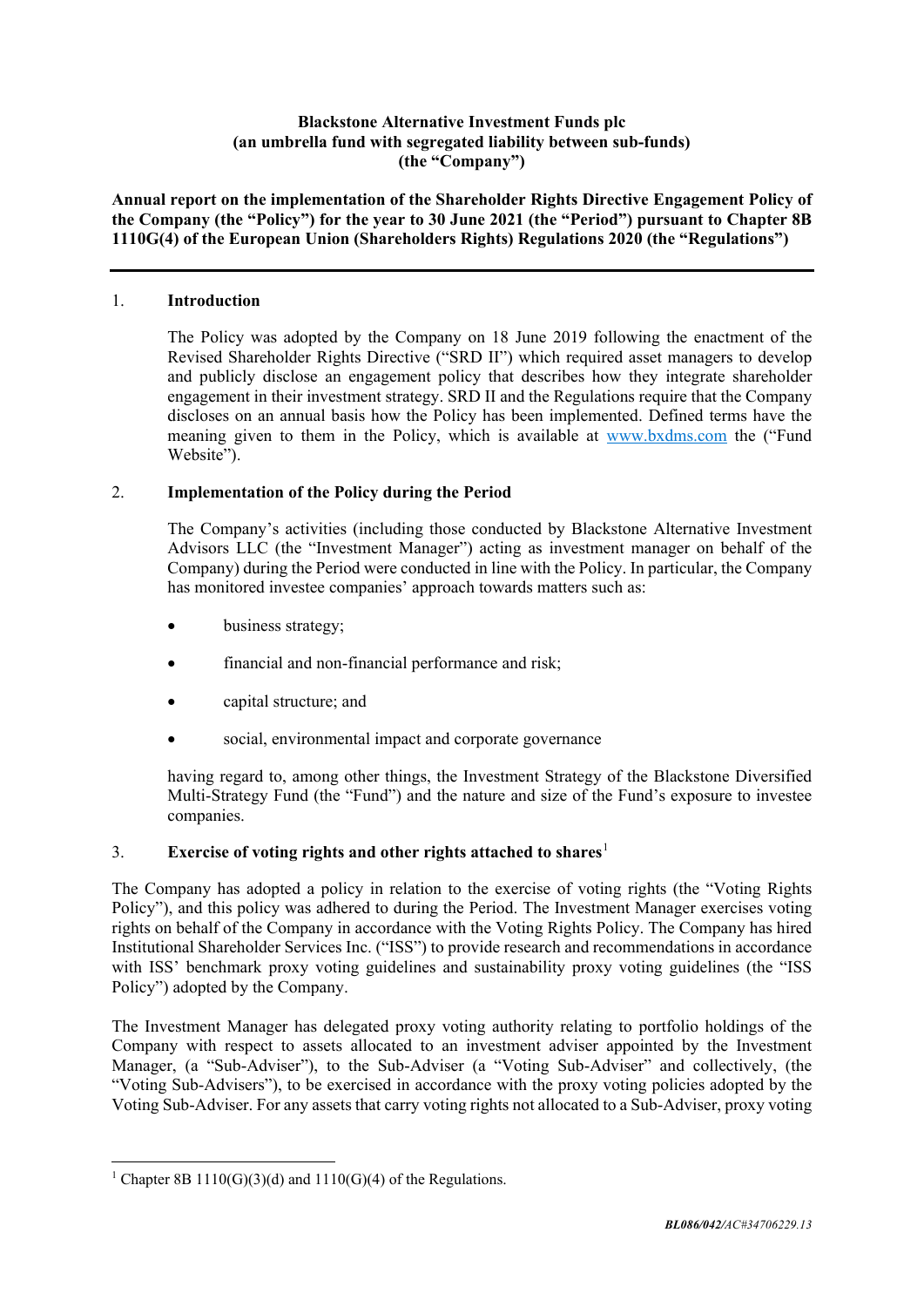authority has been delegated to the Investment Manager who will exercise its voting rights in accordance with the ISS Policy.

See **Appendix A** for a summary of voteable items during the Period.

## 4. **Disclosure to institutional investors**[2](#page-1-0)

In order to comply with its obligations under the Regulations, the Investment Manager is disclosing the following details in respect of the investment arrangements in place with institutional investors during the Period. For the purposes of SRD II, institutional investors are life assurance companies authorised under the  $\overline{E}U$ 's Solvency II Directive<sup>[3](#page-1-1)</sup> and occupational pension schemes falling within the scope of the EU's Directive on Institutions for Occupational Retirement Provision<sup>[4](#page-1-2)</sup> (the "Institutional Investors").

## 4.1 *How the Investment Strategy and its implementation complies with the investment arrangement and contributes to the medium to long-term performance of the assets of the Institutional Investor or of the Fund*

The assets of each Institutional Investor that invests in the Fund are represented by a direct or indirect interest in shares of the Fund. The net asset value of the shares of the Fund is determined by the performance of the Investment Strategy of the Fund.

The Investment Strategy of the Fund is suitable for investors seeking capital appreciation over a full market cycle and who are prepared to accept a moderate level of volatility. The Investment Manager currently considers that a full market cycle is approximately five years but, given that market cycles are not static, this may change over time.

The Investment Manager allocates the Fund's assets among several discretionary and non-discretionary investment sub-advisers with experience managing and/or advising non-traditional or "alternative" investment strategies. The Investment Manager also manages a portion of the Fund's assets directly.

Details of the performance of the Fund are available at the Fund Website.

4.2 *Key material medium to long-term risks associated with the investments, portfolio composition, turnover and turnover costs, and the Company's policy on securities lending and how it is applied to fulfil engagement activities, if applicable, particularly at the time of the general meeting of the investee companies*

### *Key material medium to long-term risks associated with the investments*

The Fund invests in a wide range of assets, which may include equity securities (shares), debt securities (bonds) and financial instruments that derive their value from other underlying instruments ("FDI"). The Fund's investments may be located anywhere in the world, may have any market capitalization and may belong to any industry sector. The Fund may use FDI for investment or non-hedging purposes as well as for hedging purposes (e.g., to reduce risk or generate additional income). For full

<span id="page-1-0"></span><sup>2</sup> Chapter 8B 1110(I) and 1110(J) of the Regulations.

<span id="page-1-1"></span><sup>3</sup> Directive 2009/138/EC of the European Parliament and of the Council of 25 November 2009 on the taking-up and pursuit of the business of Insurance and Reinsurance (Solvency II).

<span id="page-1-2"></span><sup>4</sup> Directive (EU) 2016/2341 of the European Parliament and of the Council of 14 December 2016 on the activities and supervision of institutions for occupational retirement provision (IORPs).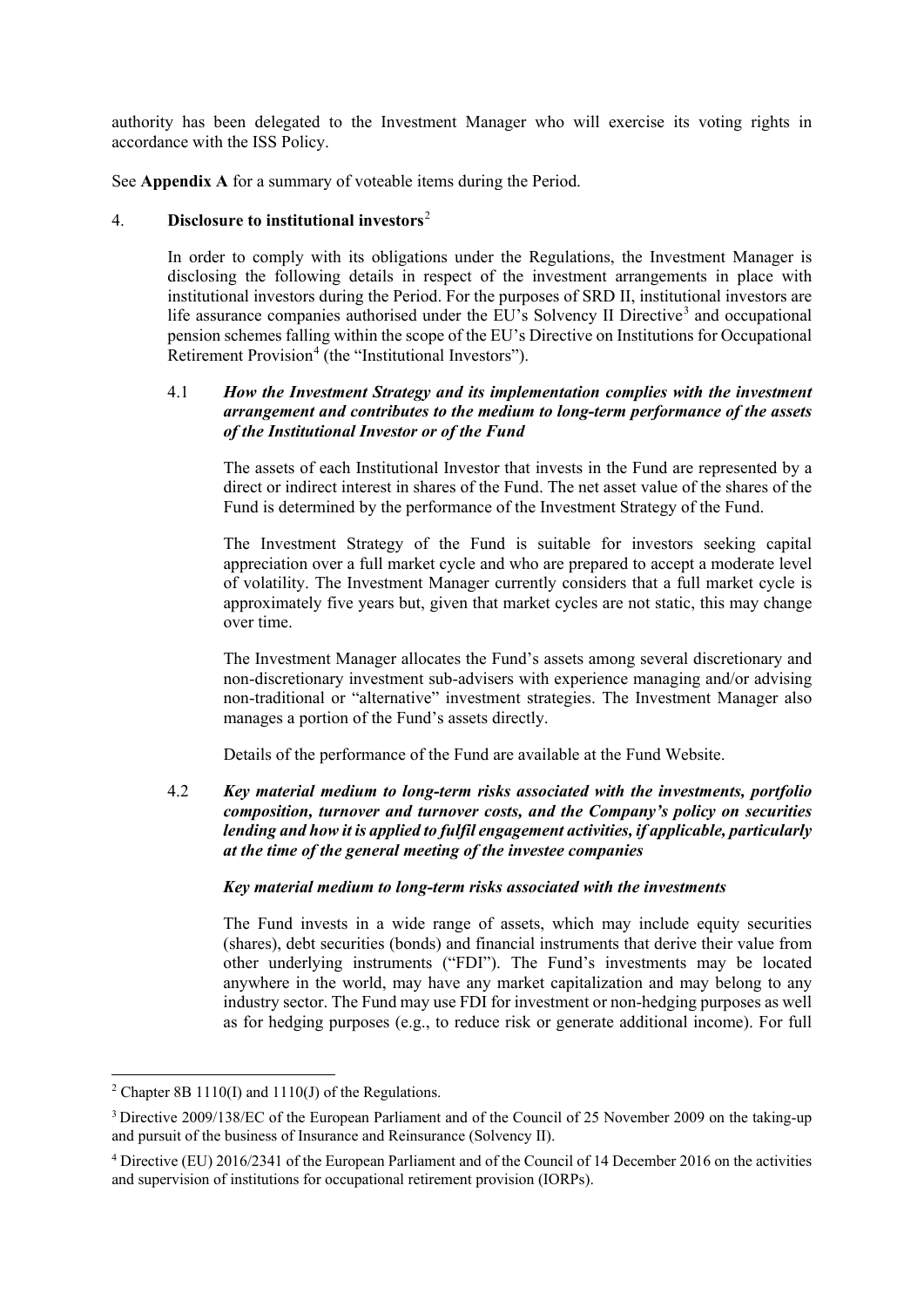investment objective and policy details, see the "Investment Objectives and Policies" section in the supplement for the Fund (the "Supplement").

In the normal course of business, the Fund may engage in investment activity that is subject to certain inherent risks, such as market price risk, interest rate risk, credit and counterparty risk, foreign investment risk, and liquidity risk. Additional risks associated with each type of investment are described within the disclosures on the relevant investment type, as well as in the disclosures on financial derivative instruments and efficient portfolio management in the Prospectus and Supplement. Risks associated with the investments are also disclosed in the section entitled "Risk Factors" in the Supplement and under "Principle Risks" in the annual report and financial statements and the interim financial statements (the "**Periodic Reports**") of the Fund. Copies of the foregoing documents are available on the Fund Website.

## *Portfolio composition, turnover and turnover costs*

Details of the portfolio composition together with a summary of the material portfolio changes and associated costs are available in the Periodic Reports and monthly fact cards of the Fund available on the Fund Website.

## *Policy on securities lending and how it is applied to fulfil engagement activities, if applicable, particularly at the time of the general meeting of the investee companies*

Details of the Fund's use of securities lending are set out in the Prospectus in the sections entitled "Investment Techniques and Instruments", "Repurchase Agreements, Reverse Repurchase Agreements and Stocklending Agreements" and "Securities Financing Transactions Regulation Disclosure". Any engagement activities undertaken by the Fund relating to securities lending during the Period were conducted in accordance with the Policy, including, where relevant, in relation to voting activity of the Fund at general meetings of the investee companies.

## 4.3 *Whether investment decisions have been made based on evaluation of medium to long-term performance of the investee company, including non-financial performance*

Investment decisions by the Company during the Period were based on a variety of factors as described in the Supplement and the Policy which may include an evaluation of the medium to long-term performance of an investee company, including an evaluation of the non-financial performance of the investee company.

## 4.4 *Whether conflicts of interests have arisen in connection with engagements activities and how the Company has dealt with them*

Disclosures in relation to conflicts of issues relevant to the Fund (including in connection with any engagement activities pursuant to the Policy) are set out in the section entitled "Conflicts of Interest and Best Execution" of the Prospectus and the Periodic Reports which are available on the Fund Website and, where relevant, the Form ADV of the Investment Manager which is available at [https://adviserinfo.sec.gov.](https://adviserinfo.sec.gov/)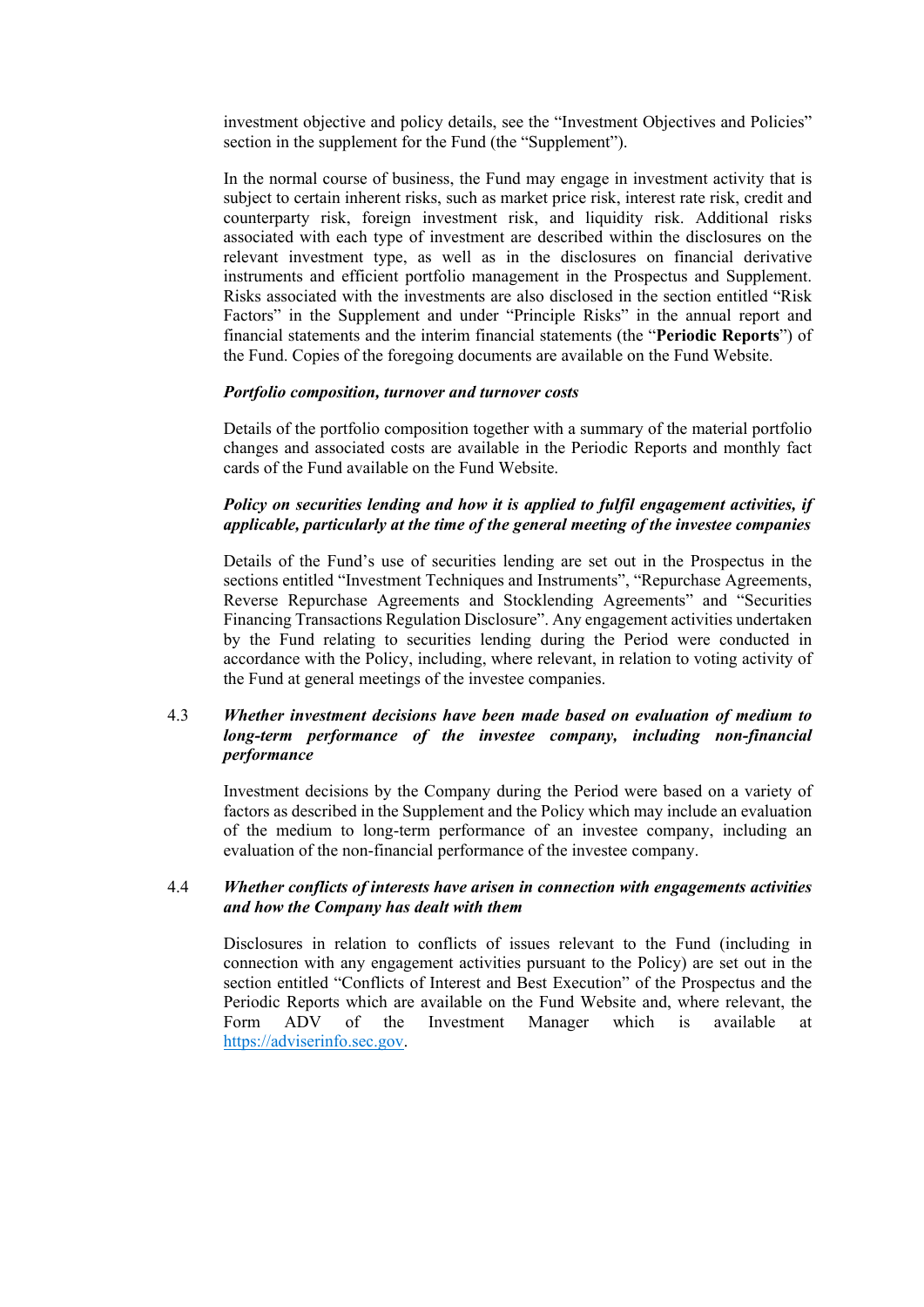### **Appendix A**

## **Blackstone Alternative Investment Funds plc**

Annual report on the implementation of the Shareholder Rights Directive Engagement Policy of the Company

Period: 01 July 2020 – 30 June 2021

### **Meeting Overview**

| Category                                                                | <b>Number</b> | Percentage |
|-------------------------------------------------------------------------|---------------|------------|
| Number of votable meetings                                              | 94            |            |
| Number of meetings voted                                                | 90            | 95.74%     |
| Number of meetings with at least 1 vote Against, Withhold or<br>Abstain | 30            | 31.91%     |

#### **Ballot Overview**

| Category                  | <b>Number</b> | Percentage |
|---------------------------|---------------|------------|
| Number of votable ballots | 96            |            |
| Number of ballots voted   | 91            | 94.79%     |

# 94 Meetings 90 Voteable Voted 96 Ballots 91 1,157 Proposals 1,085 10 100 1000 1000 1000 1000 10000 10000 10000 10000 10000 10000 10000 10000 10000 10000 10000 10000 1000 1000 1

### **Voting Statistics**

#### **Proposal Overview**

| Category                                 | <b>Number</b> | Percentage |
|------------------------------------------|---------------|------------|
| Number of votable items                  | 1,157         |            |
| Number of items voted                    | 1,085         | 93.78%     |
| Number of votes FOR                      | 1,019         | 93.92%     |
| Number of votes AGAINST                  | 64            | 5.90%      |
| Number of votes ABSTAIN                  | 0             | $0.00\%$   |
| Number of votes WITHHOLD                 | 1             | 0.09%      |
| Number of votes on MSOP                  | 64            | 5.90%      |
| Number of votes One Year                 | 1             | 0.09%      |
| Number of votes Two Years                | $\Omega$      | $0.00\%$   |
| Number of votes Three Years              | $\Omega$      | $0.00\%$   |
| Number of votes With Policy              | 1,062         | 97.88%     |
| Number of votes Against Policy           | 23            | 2.12%      |
| Number of votes With Mgmt                | 1,018         | 93.82%     |
| Number of votes Against Mgmt             | 67            | 6.18%      |
| Number of votes on Shareholder Proposals | 17            | 1.57%      |

Note: Instructions of Do Not Vote are not considered voted, and in cases of different votes submitted across ballots for <sup>a</sup> given meeting, votes cast are distinctly counted by type per proposal where total votes submitted by type may be higher than unique proposals voted.

**Vote Cast Statistics**

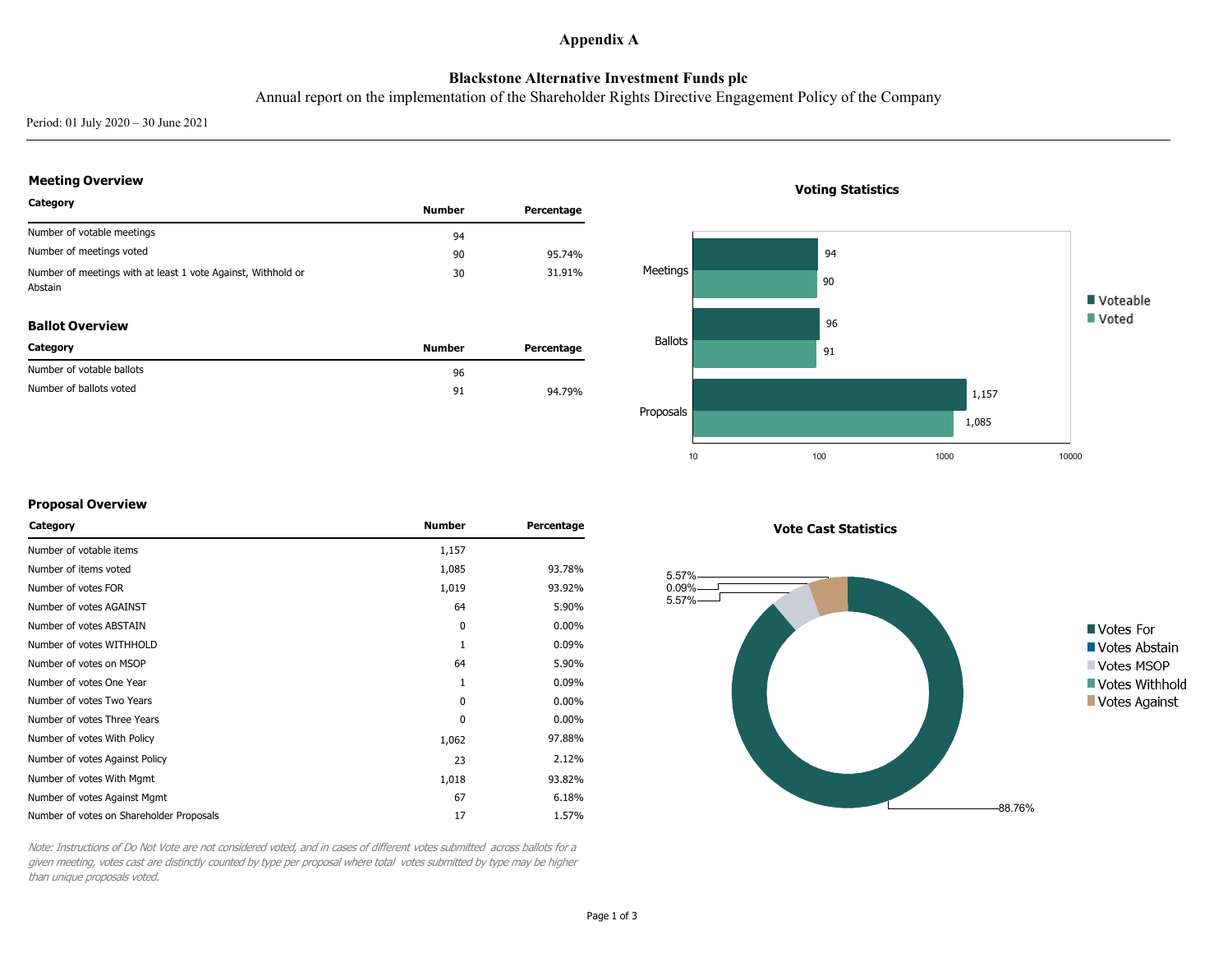

#### **Market Breakdown**

| <b>Market</b>  | <b>Votable Meetings</b> | <b>Voted Meetings</b> | Percentage |
|----------------|-------------------------|-----------------------|------------|
| <b>USA</b>     | 44                      | 44                    | 100.00%    |
| Cayman Islands | 12                      | 12                    | 100.00%    |
| Japan          | 7                       | 7                     | 100.00%    |
| United Kingdom | 7                       | 6                     | 85.71%     |
| Australia      | 5                       | 5                     | 100.00%    |
| France         | 4                       | $\overline{4}$        | 100.00%    |
| Germany        | $\overline{4}$          | $\overline{4}$        | 100.00%    |
| Hong Kong      | $\overline{2}$          | 2                     | 100.00%    |
| Luxembourg     | $\overline{2}$          | $\overline{2}$        | 100.00%    |
| Sweden         | $\overline{2}$          | 0                     | $0.00\%$   |
| China          | 1                       | 1                     | 100.00%    |
| Italy          | $\mathbf{1}$            | 1                     | 100.00%    |
| Netherlands    | 1                       | 1                     | 100.00%    |
| Norway         | $\mathbf{1}$            | 0                     | $0.00\%$   |
| Switzerland    | 1                       | $\mathbf{1}$          | 100.00%    |